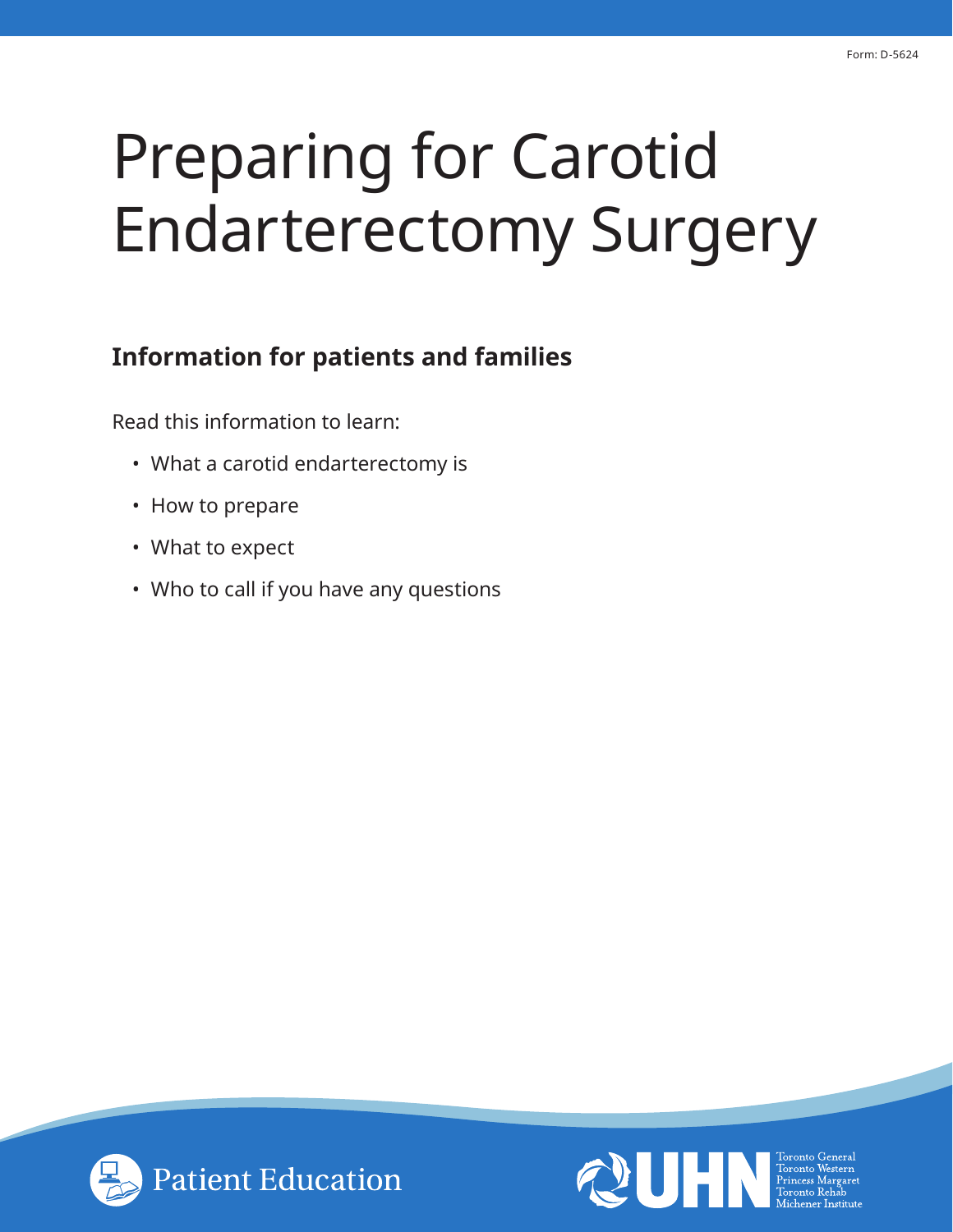Your vascular surgeon scheduled you for a carotid endarterectomy. Your surgeon's office will give you dates for your preadmission visit and your procedure. Please read this booklet before your preadmission visit.

# **What is a carotid endarterectomy?**

A carotid endarterectomy is a type of surgery to treat a narrowing in your carotid artery. Your carotid artery is an artery in your neck that supplies blood to your brain. When there is a build-up of plaque (hardening of the artery), this narrows the artery and increases your risk of stroke.

To decrease your risk of stroke, your surgeon makes an incision (cut) in your neck to remove the plaque and repair the artery. You get an anesthetic (medicine) so you are asleep during the surgery.

The surgery usually takes about 2 to 3 hours. You can go home the next day.



© UHN Patient Education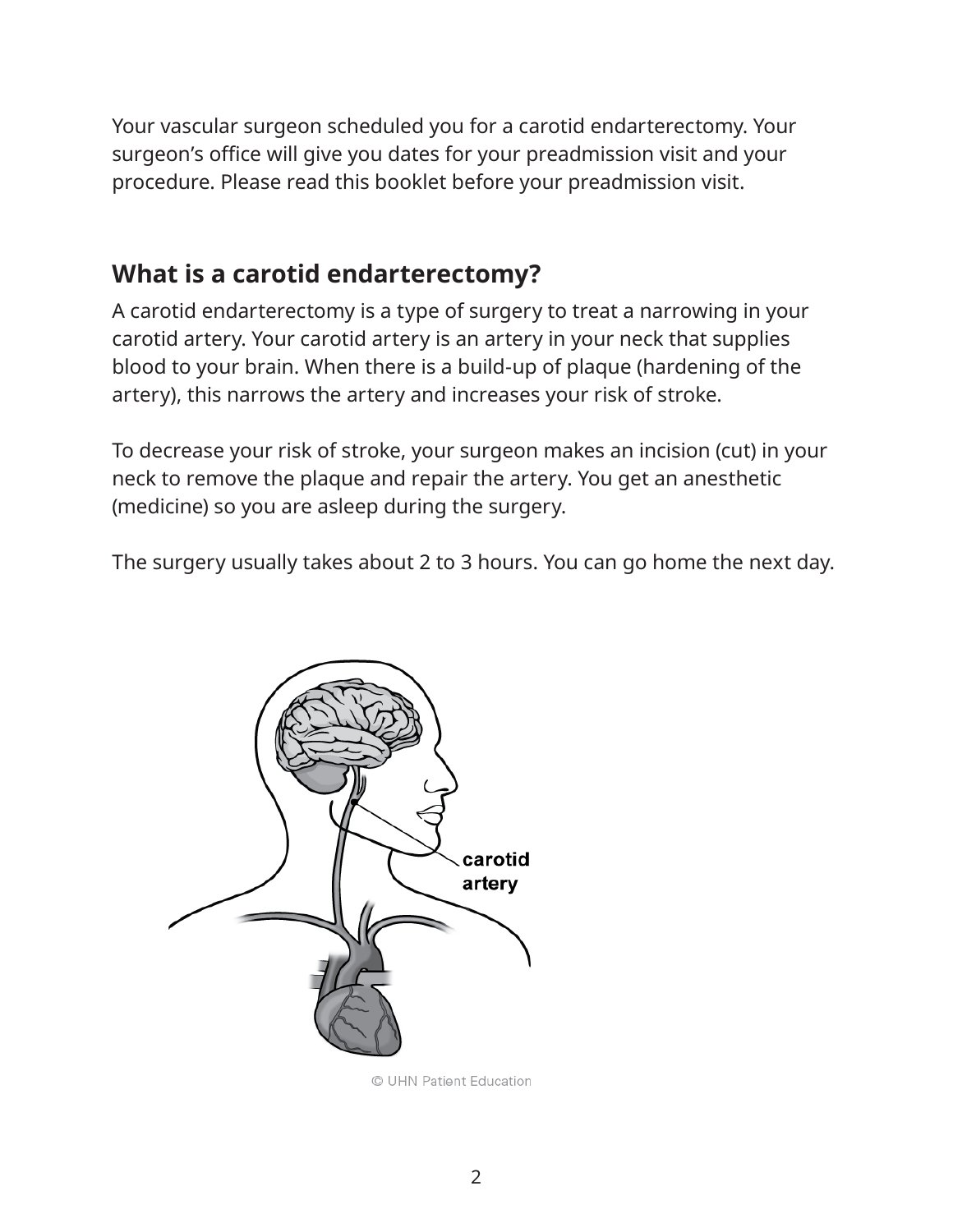# **How long will I be in the hospital?**

You will be hospital **1 day only**. You will be discharged home the following morning.

Arrange to have someone to pick you up between 10:00 am – 11:00 am the morning after surgery.

# **Preparing for surgery**

## **Pre-Admission Clinic visit**

You will have an appointment at the Pre-Admission Clinic before your surgery. **This visit is very important to assess your health and help you prepare for your surgery and recovery.**

Depending on your needs, this visit may take from 3 hours to the entire day. If possible, bring someone with you to help you remember information and ask questions.

Unless you are given other instructions, you must come to your Pre-Admission Clinic visit or your surgery may be canceled.

#### **What should I bring to my Pre-admission Clinic visit?**

- Your Ontario Health Card (OHIP card)
- Any other medical insurance information you need for your hospital stay
- All medications you are taking, in their original bottles. This includes prescription medications, and the medication, supplements, herbs and natural products that you buy without a prescription.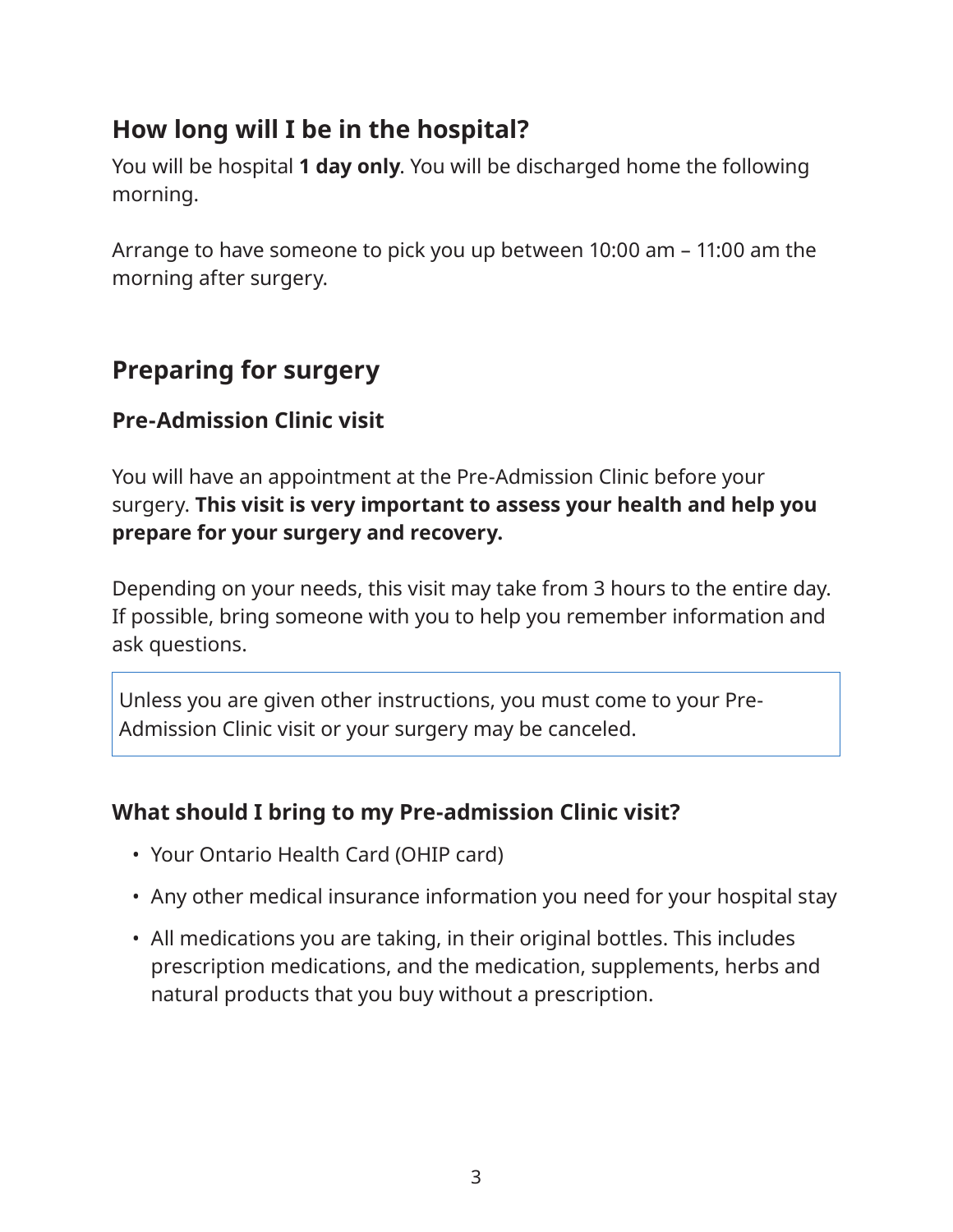#### **What can I expect during my Pre-admission Clinic visit?**

- You will fill out the paperwork for admission to the hospital.
- You may have tests, including blood tests, a chest x-ray, and an electrocardiogram (ECG) to check your heart.
- The anesthetist will examine you and discuss what type of anesthetic and pain relief you will be given.
- A nurse will ask you questions about your health and help you prepare for surgery and recovery at home. You will learn how to do deep breathing and coughing exercises that keep your lungs clear and prevent infection (such as pneumonia) after surgery.
- **• The nurse will tell you when to stop eating and drinking before surgery.** The general rule is nothing to eat after midnight before surgery. You can drink water or apple juice up to 5 hours before surgery. Do not drink alcohol for 24 hours before your surgery. For surgery to be done safely, your stomach must be empty.
- A nurse or pharmacist will review your medications. They will tell you which medications to stop before surgery, and which to take on the morning of your surgery with a sip of water.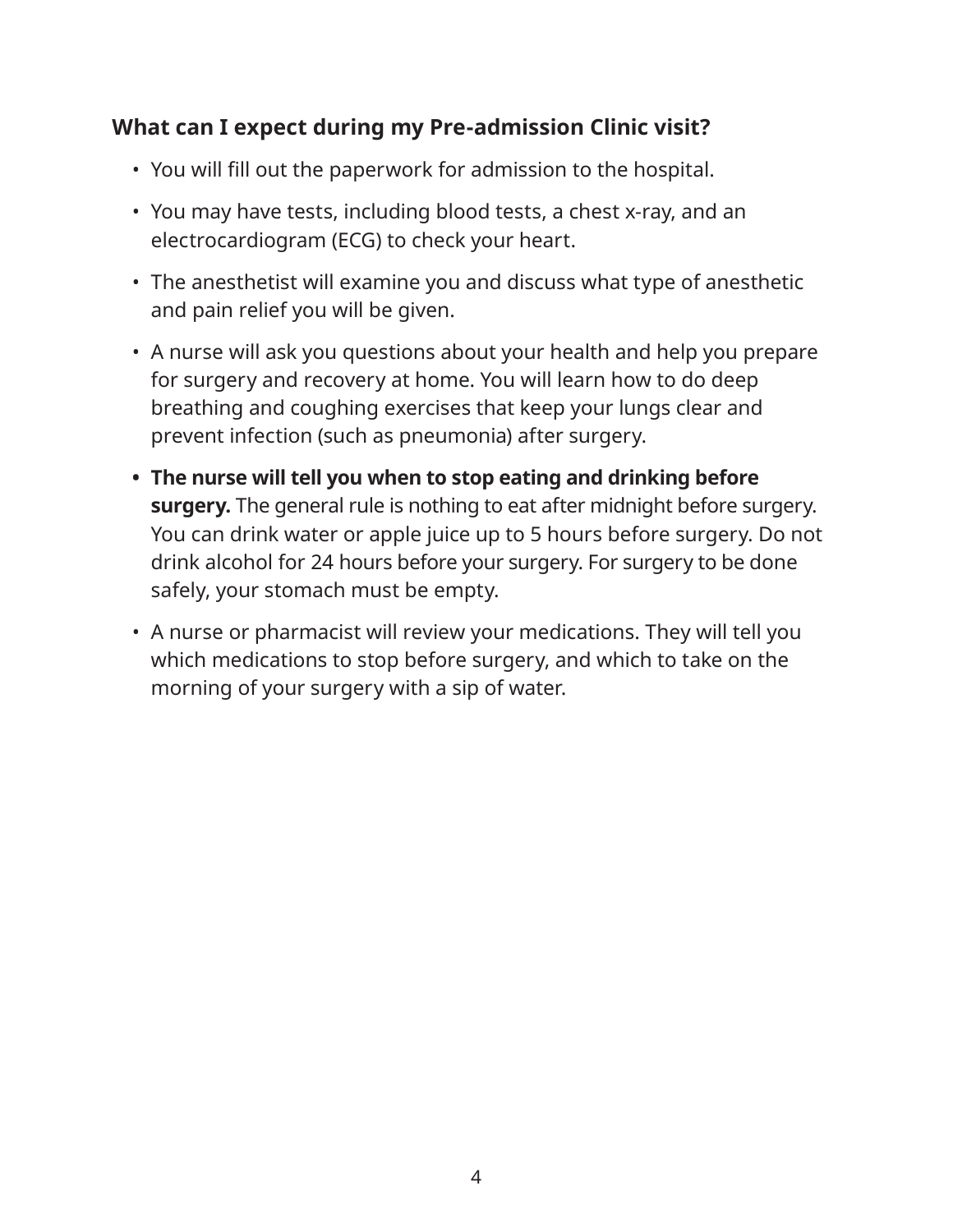# **What about my blood thinners?**

Your surgeon and/or your anesthetist will talk to you about your blood thinners.

Tell them if you are on a blood thinner such as: Warfarin (Coumadin), Rivaroxaban (Xarelto), Dabigatran (Pradaxa), or Apixaban (Eliquis), Edoxaban (Lixiana). You will have to stop taking your blood thinner. Sometimes a different blood thinner will be used instead.

Continue to take Aspirin or Clopidogrel (Plavix) unless your surgeon tells you not to.





# **What special instructions do I follow before my surgery?**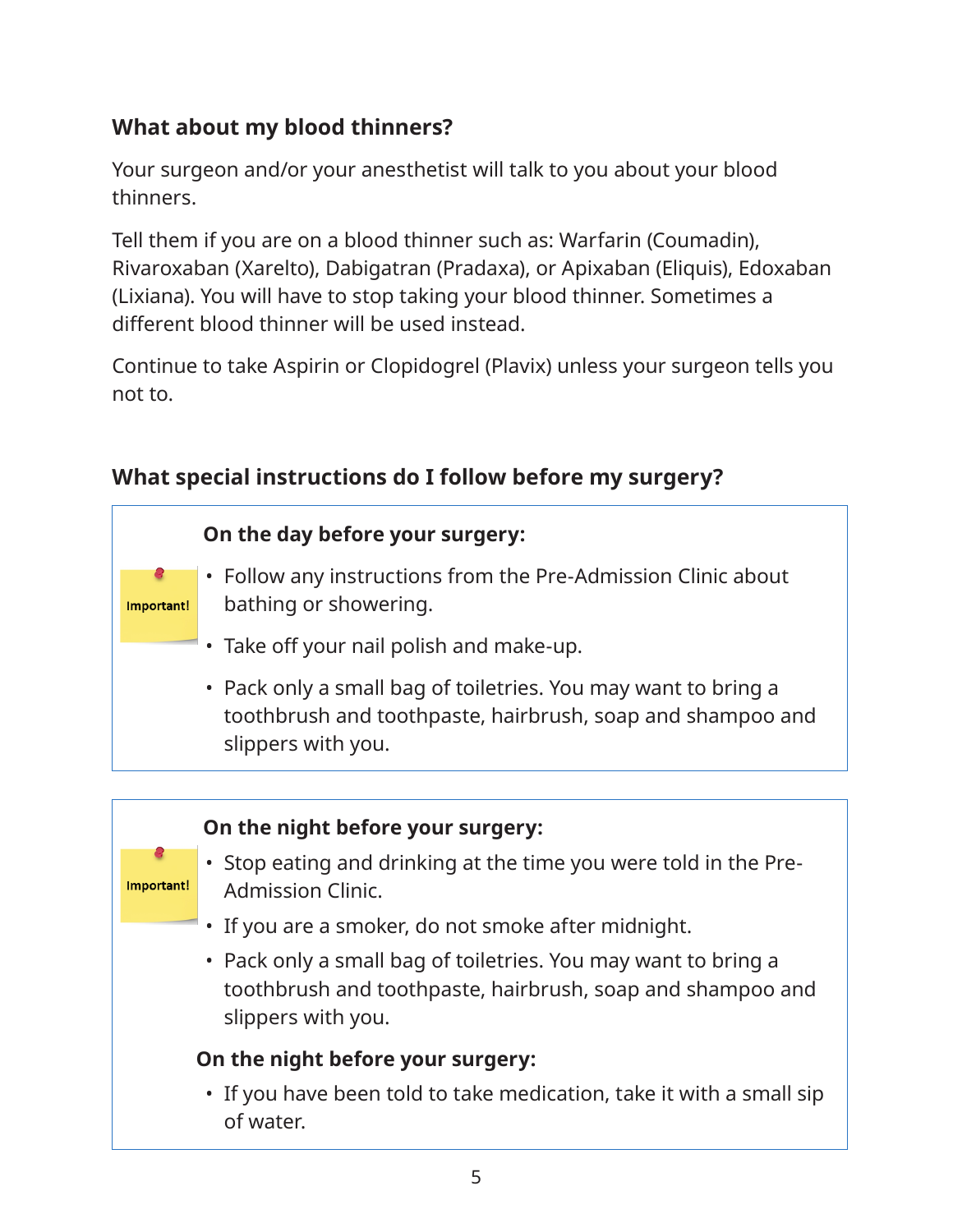# **What to expect in hospital**

## **Where will I go on the day of my surgery?**

Please arrive 2 hours before your surgery. Take the Eaton or Munk Elevators and go to:

Surgical Admission Unit Peter Munk Cardiac Centre – 2nd floor

#### **What happens before surgery?**

When you arrive at the **Surgical Admission Unit**:

- A team of surgical nurses will help you get ready for your surgery.
- You will change into a hospital gown.
- An intravenous (IV) will be started in your arm. The IV is used to give you fluids and medication during and after surgery.
- You wait in an area called the Holding Area.
- When it is time for your surgery, you will go to the operating room.

#### **Can the time for my surgery change?**

Yes. We do our best to do your surgery at the scheduled time. But, we may need to reschedule your surgery if other emergencies come up. If this happens we will tell you as soon as possible.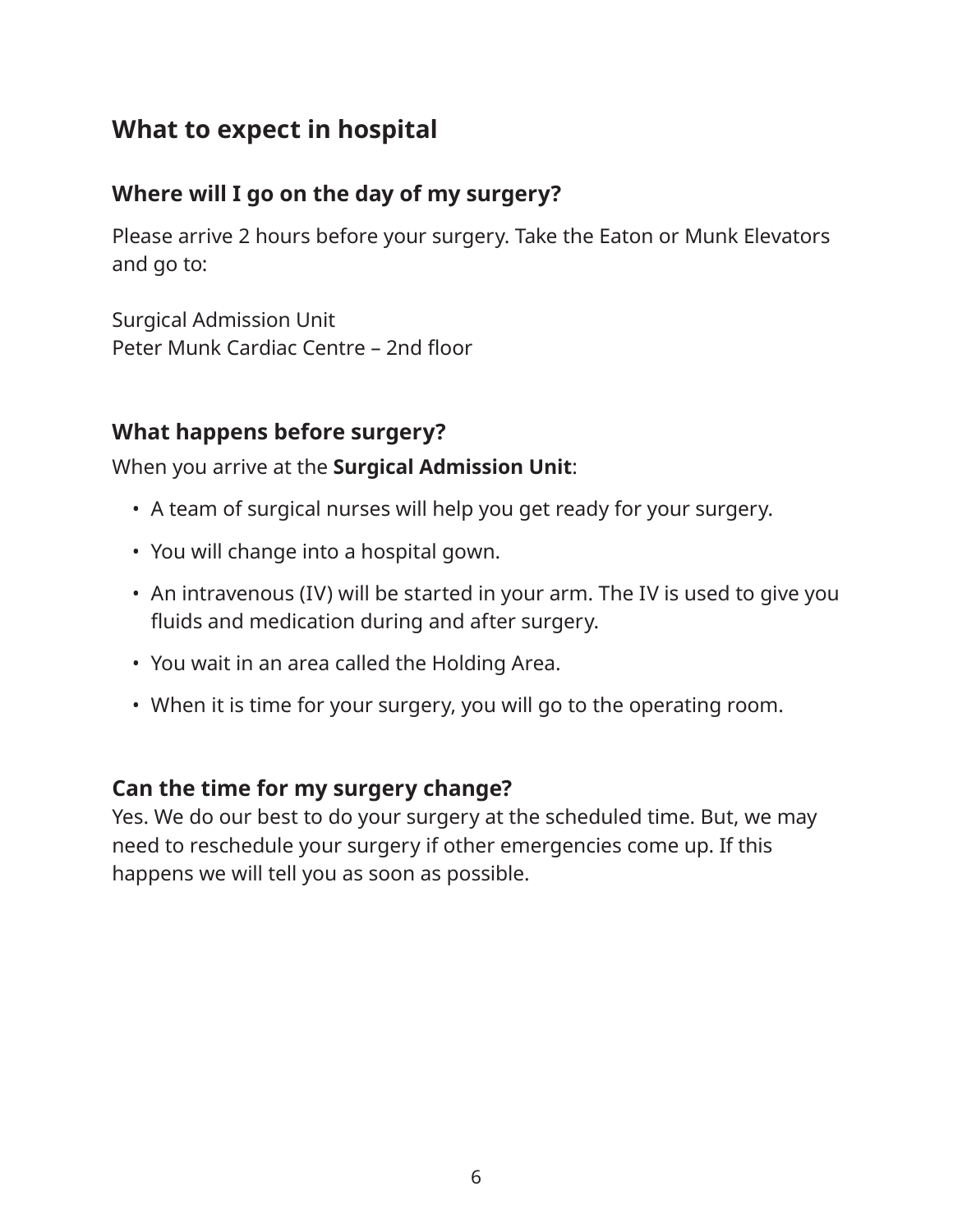## **What happens during surgery?**

- The surgical team helps you move onto the operating table and get comfortable. They will connect monitors, clean your skin and cover your body with drapes.
- The anesthetist gives you a general anesthetic so you will be asleep and not feel any pain.
- A breathing tube is inserted into your throat and into your windpipe to give your lungs air. You are connected to a ventilator machine, which will breathe for you during the procedure.
- Your surgeon makes an incision (cut) in your neck to remove the plaque and repair the artery.
- A drain may be placed in your neck. The drain is a small tube that is put in the neck area to drain any blood into a small palm-size suction bulb. It is removed the morning after the procedure.

#### **Will I need a blood transfusion?**

It is rare that you would need a blood transfusion (need to receive more blood) during this type of surgery.

#### **Where can my family wait while I am in surgery?**

The surgical waiting room is on the 3rd floor in the Peter Munk Building. Take the Munk elevators to the 3rd floor.

Your family should introduce themselves to the volunteers there. Your surgeon will speak to your family when the surgery is done. If your family will not be in the waiting room, tell your surgeon's office where they can be reached.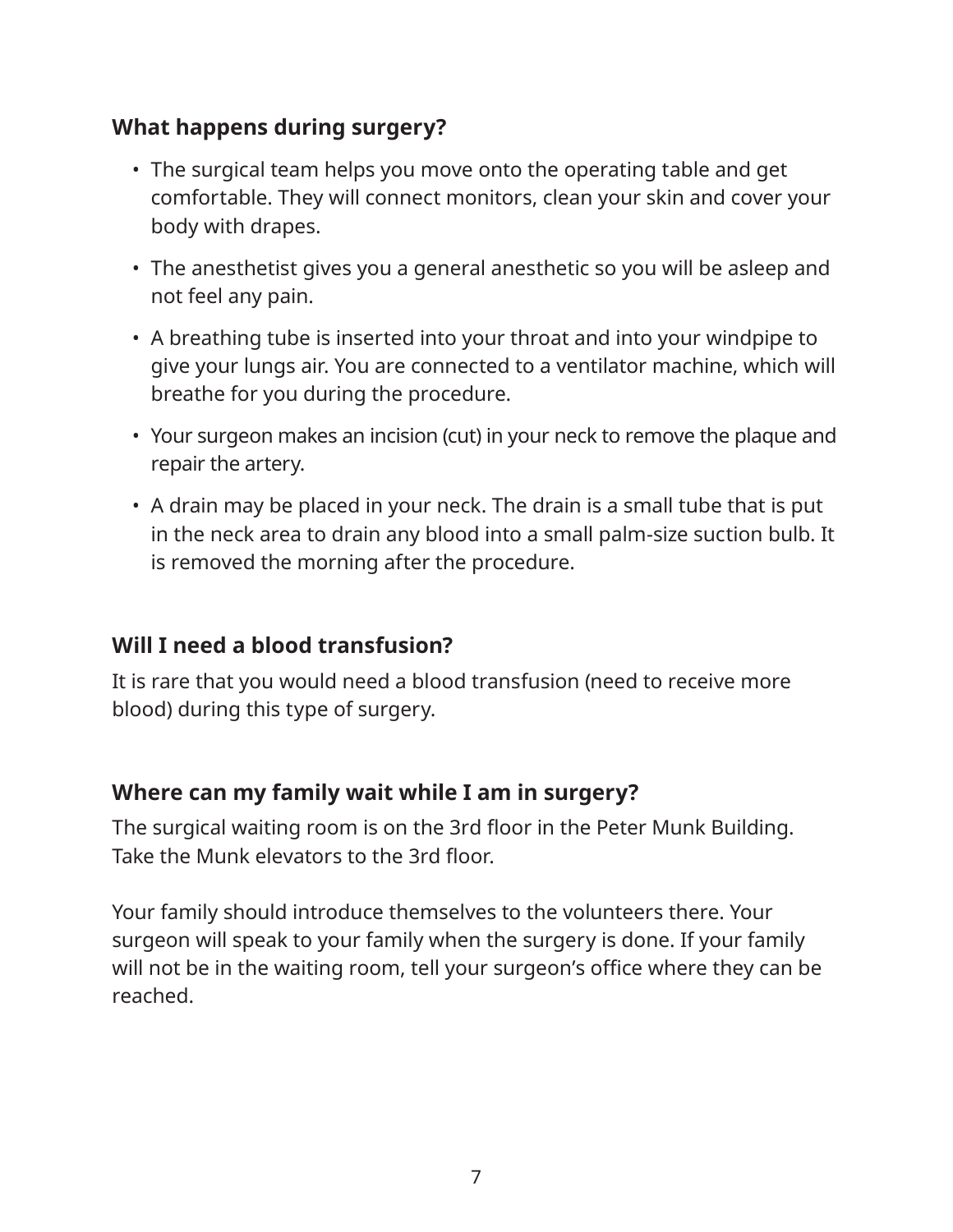# **Where will I go after surgery?**

After your surgery, you will go to the Vascular Step-Down Unit, located in the CVICU (Cardiovascular Intensive Care Unit, 2nd floor) for 1 night.

Phone: 416 340 3550

# **What can I expect after surgery?**

- You will have an IV in your vein for fluids and pain medicine.
- You will be attached to a heart monitor to check your heart.
- You will have an incision (cut) in your neck about 10 to 15 cm long. Dissolvable stitches that will disappear over time) are used to close this incision.



- A nurse will check your blood pressure, pulse, temperature and breathing.
- To check the blood flow to your brain the nurse will ask you questions and ask you to do simple things like "squeeze my hand".
- The nurse will ask you to take deep breaths. This will help to fully open up your lungs.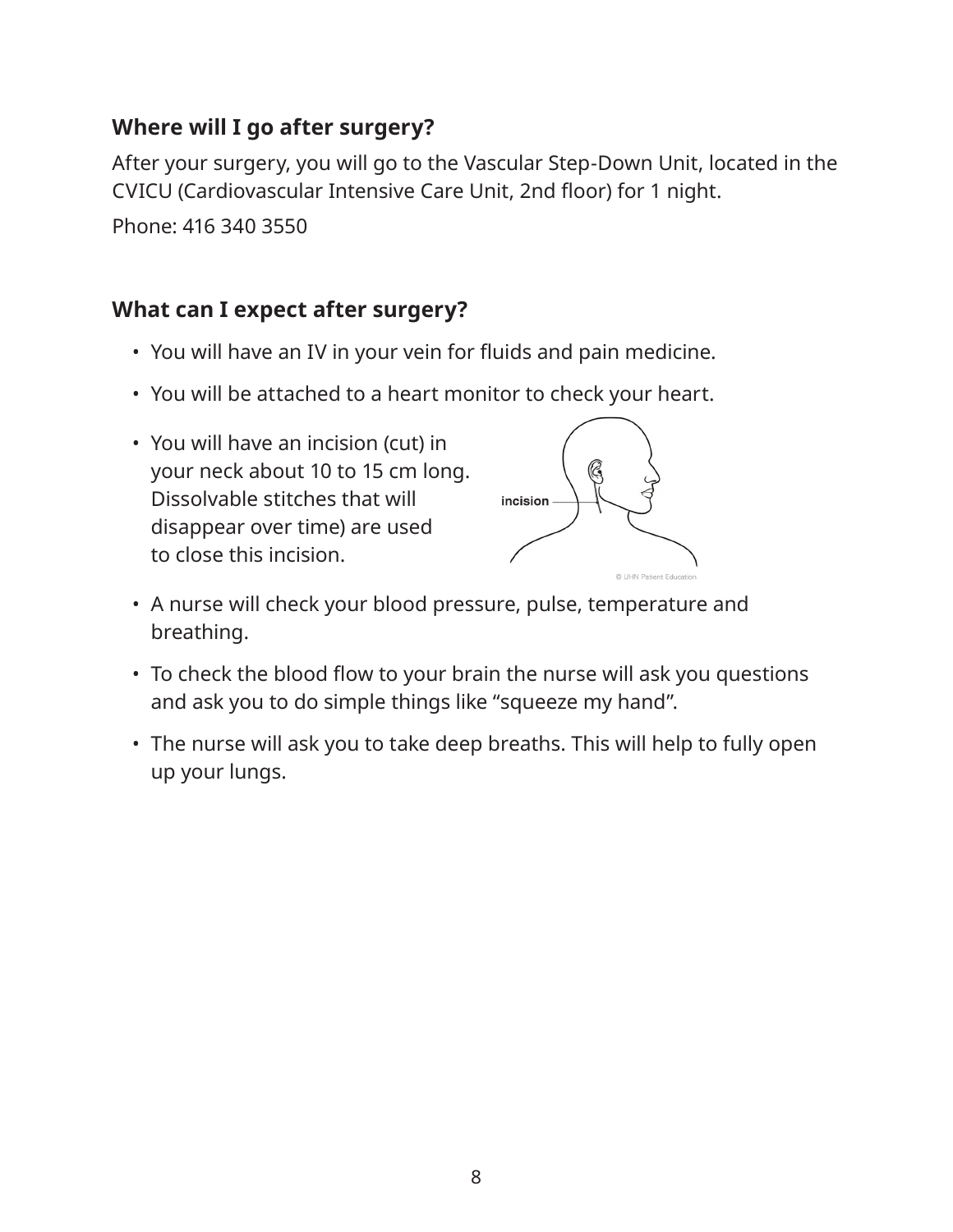## **How can I expect to feel?**

- You will feel sleepy from the anesthetic medicine.
- You may have nausea and upset stomach for about 1 day.
- Your throat may feel sore from the breathing tube you had during surgery. It will feel better in a couple of days.
- Most patients have pain after surgery. You can expect to feel pain in the area you had your surgery. You may also feel stiff and have aches in other areas of your body. Take your pain medicine regularly. This will help you to start moving around sooner.

## **What do I need to know about going home?**

You should be ready to go home by 11:00 am on your day of discharge. This is usually the day after your surgery. Please arrange for your ride to pick you up by this time.

You will be given:

- **1. a discharge letter.** This letter is for you and your family doctor. It has important information, including:
	- details of your hospital stay
	- **test results**
	- treatments you received
	- changes to your medicine
	- follow-up instructions
- **2. A booklet** "After your Carotid Endarterectomy" which tells you how to take care of yourself at home, what to expect, and when to get help.

Fill your prescription at any pharmacy on your way home.

See your family doctor within 1 week of going home. You should see your Vascular Surgeon in about 6 weeks for follow-up appointment.